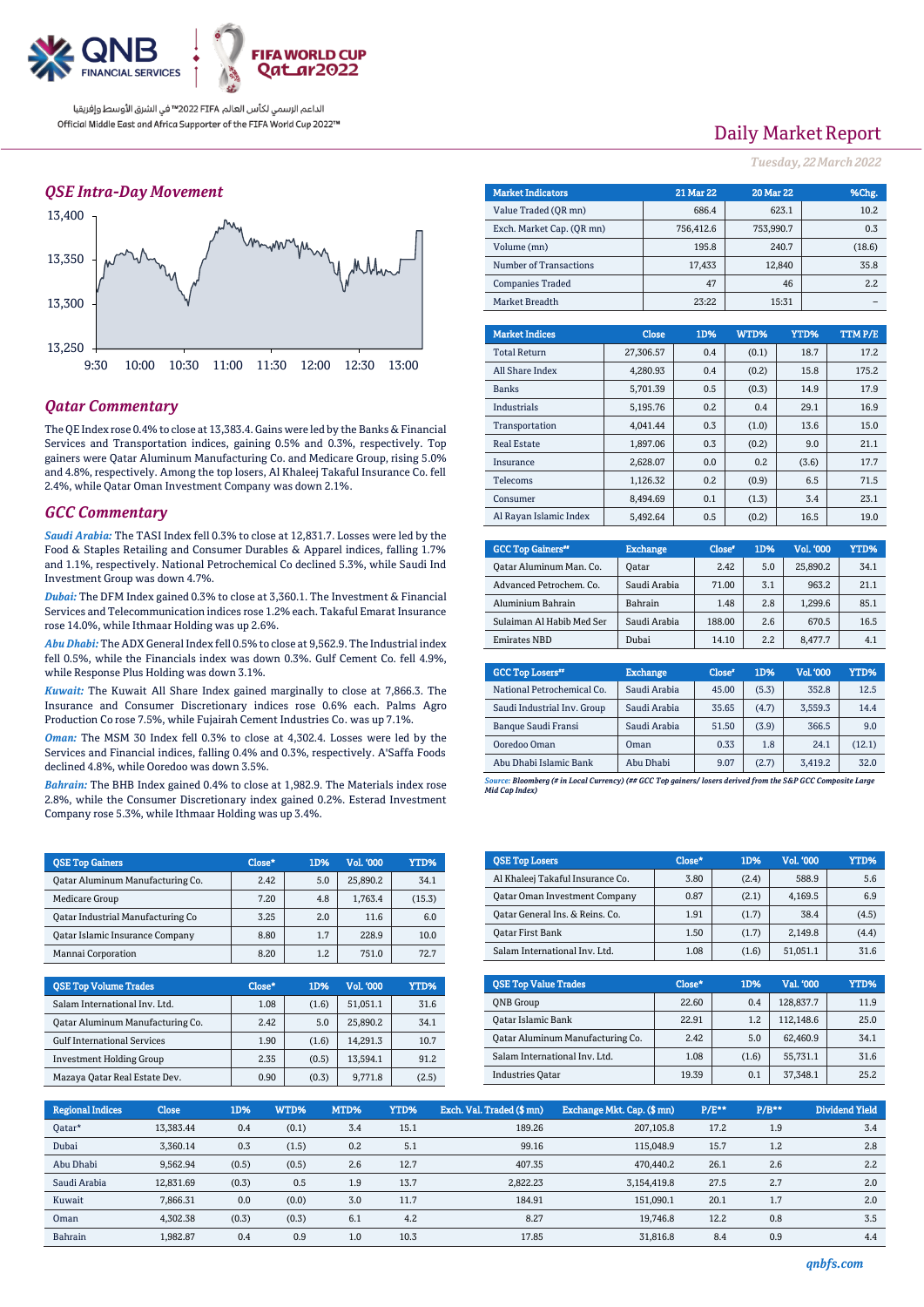

# Daily Market Report

*Tuesday, 22March2022*

*Source: Bloomberg, Qatar Stock Exchange, Tadawul, Muscat Securities Market and Dubai Financial Market (\*\* TTM; \* Value traded (\$ mn) do not include special trades, if any)*

### *Qatar Market Commentary*

- The QE Index rose 0.4% to close at 13,383.4. The Banks & Financial Services and Transportation indices led the gains. The index rose on the back of buying support from GCC and Foreign shareholders despite selling pressure from Qatari and Arab shareholders.
- Qatar Aluminum Manufacturing Co. and Medicare Group were the top gainers, rising 5.0% and 4.8%, respectively. Among the top losers, Al Khaleej Takaful Insurance Co. fell 2.4%, while Qatar Oman Investment Company was down 2.1%.
- Volume of shares traded on Monday fell by 18.6% to 195.8mn from 240.7mn on Sunday. Further, as compared to the 30-day moving average of 294.9mn, volume for the day was 33.6% lower. Salam International Inv. Ltd. and Qatar Aluminum Manufacturing Co. were the most active stocks, contributing 26.1% and 13.2% to the total volume, respectively.

| <b>Overall Activity</b>        | Buy %* | Sell %* | Net (QR)          |
|--------------------------------|--------|---------|-------------------|
| Qatari Individuals             | 31.25% | 33.71%  | (16,881,368.7)    |
| <b>Oatari Institutions</b>     | 14.28% | 36.75%  | (154, 240, 605.2) |
| Oatari                         | 45.52% | 70.42%  | (171, 121, 974.0) |
| <b>GCC</b> Individuals         | 0.46%  | 0.33%   | 896,345.9         |
| <b>GCC</b> Institutions        | 11.74% | 3.19%   | 58,711,335.6      |
| GCC                            | 12.20% | 3.51%   | 59,607,681.5      |
| Arab Individuals               | 9.30%  | 10.57%  | (8,750,641.2)     |
| <b>Arab Institutions</b>       | 0.00%  | 0.00%   | 25,230.0          |
| Arab                           | 9.30%  | 10.57%  | (8,725,411.2)     |
| Foreigners Individuals         | 2.61%  | 2.80%   | (1,247,002.5)     |
| <b>Foreigners Institutions</b> | 30.37% | 12.67%  | 121,486,706.2     |
| Foreigners                     | 32.98% | 15.47%  | 120,239,703.7     |

*Source: Qatar Stock Exchange (\*as a % of traded value)*

## *Earnings Releases, Global Economic Data and Earnings Calendar*

#### Earnings Releases

| <b>Company</b>                                  | <b>Market</b> | <b>Currency</b> | Revenue (mn)<br>402021 | % Change<br>YoY | <b>Operating Profit</b><br>$(mn)$ 402021 | % Change<br>YoY | Net Profit<br>$(mn)$ 402021 | % Change YoY |
|-------------------------------------------------|---------------|-----------------|------------------------|-----------------|------------------------------------------|-----------------|-----------------------------|--------------|
| Banan Real Estate Co.*                          | Saudi Arabia  | <b>SR</b>       | 18.9                   | 51.3%           | 11.9                                     | 48.4%           | 23.6                        | 43.1%        |
| Almunajem Foods Co.*                            | Saudi Arabia  | <b>SR</b>       | 679.5                  | 9.2%            | 49.1                                     | 72.9%           | 46.0                        | 65.5%        |
| Herfy Food Services Co.*                        | Saudi Arabia  | <b>SR</b>       | 1.313.9                | 22.1%           | 190.1                                    | 108.1%          | 160.8                       | 204.4%       |
| Jahez International Company*                    | Saudi Arabia  | <b>SR</b>       | 1,220.9                | 165.8%          | 119.3                                    | 194.9%          | 117.1                       | 195.0%       |
| Allianz Saudi Fransi Cooperative Insurance Co.* | Saudi Arabia  | <b>SR</b>       | 763.1                  | 13.1%           | $\overline{\phantom{a}}$                 | -               | 16.5                        | N/A          |

*Source: Company data, DFM, ADX, MSM, TASI, BHB. (\*Financial for FY2021)*

#### Global Economic Data

| Date  | Market    | Source                            | <b>Indicator</b>           | Period | <b>Actual</b> | <b>Consensus</b> | <b>Previous</b> |
|-------|-----------|-----------------------------------|----------------------------|--------|---------------|------------------|-----------------|
| 03/21 | <b>UK</b> | Rightmove                         | Rightmove House Prices MoM | Mar    | 0.017         | $- -$            | 0.023           |
| 03/21 | <b>UK</b> | Rightmove                         | Rightmove House Prices YoY | Mar    | 0.104         | $- -$            | 0.095           |
| 03/21 | Germany   | German Federal Statistical Office | <b>PPI YoY</b>             | Feb    | 0.259         | 0.262            | 0.25            |
| 03/21 | Germany   | German Federal Statistical Office | PPI MoM                    | Feb    | 0.014         | 0.017            | 0.022           |

*Source: Bloomberg (s.a. = seasonally adjusted; n.s.a. = non-seasonally adjusted; w.d.a. = working day adjusted)*

#### Earnings Calendar

| Tickers                   | <b>Company Name</b> | Date of reporting 4Q2021 results | No. of days remaining | <b>Status</b> |
|---------------------------|---------------------|----------------------------------|-----------------------|---------------|
| ZHCD<br><b>STATISTICS</b> | Zad Holding Company | 23-Mar-22                        |                       | Due           |
| <b>ERES</b>               | Ezdan Holding Group | 28-Mar-22                        |                       | Due           |

*Source: QSE*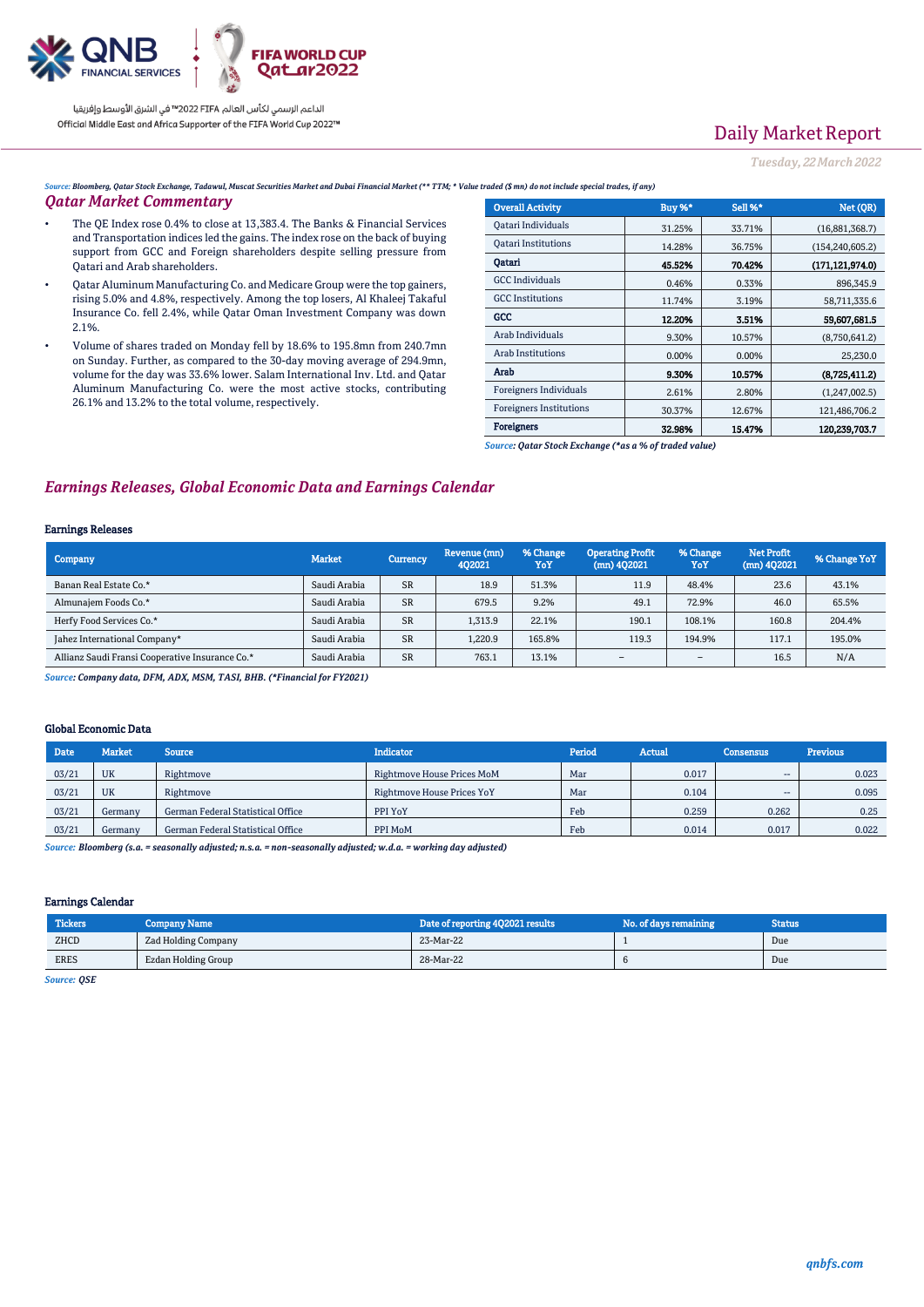

## *Qatar*

- Mazaya Qatar Real Estate Development holds its investors relation conference call on March 23 to discuss the financial results – Mazaya Qatar Real Estate Development announced that the conference call with the Investors to discuss the financial results for the annual 2021 will be held on 23/03/2022 at 12:30 PM, Doha Time. (QSE)
- MCGS AGM endorses items on its agenda and EGM postpones due to the lack of quorum – Medicare Group Co. announces the results of the AGM and EGM. The meeting was held on March 21, 2022. The General Assembly endorsed the Board of Directors recommendation for distributing cash dividends of 25% of nominal share value (i.e QR 0.25 per share), among others. As for the Extraordinary General Assembly meeting (EGM), and due to non- quorum of the meeting, it was postponed to the second meeting (alternative date) which will be held on March 28, 2022, at 6:30 pm with the same mechanism (electronically). (QSE)
- QLMI discloses the results of the EGM QLM Life & Medical Insurance Company (QLMI) announced the results of the EGM, that was held on March 21, 2022. Due to the failure to obtain the approval of the Qatar Central Bank regarding this assembly, this meeting will be deferred, and the date and time shall be determined at a future point. (QSE)
- ERES to hold its investors relation conference call on March 29 Ezdan Holding Group (ERES) announced that the conference call with the Investors to discuss the financial results for the Annual 2021 will be held on March 29, 2022, at 02:00 PM , Doha Time. (QSE)
- Qatar provided 24% of Europe's LNG supply last year As European countries scout for natural gas to cut their reliance on Russian gas, Qatar is emerging as the most sought after destination to meet their energy needs. Qatar, world's largest exporter of Liquefied Natural Gas (LNG), is expected to gain from Europe's push for diversifying its gas imports. When it comes to meeting the energy needs of the European countries, Qatar, which has the world's third-largest natural gas reserve, is already an important player. Qatar was the second biggest supplier of LNG to EU countries and the UK in 2021. The country's share in Europe's total LNG imports was 24 percent last year, according to US Energy Information Administration (EIA). US, Qatar and Russia provided almost 70 percent of LNG received in Europe in 2021. "In 2021, a large share of Europe's supply of LNG originated in the United States, Qatar, and Russia. Combined, these three countries accounted for almost 70 percent of Europe's total LNG imports, according to data by CEDIGAZ," noted US Energy Information Administration in a report. "The United States became Europe's largest source of LNG in 2021, accounting for 26 percent of all LNG imported by European Union member countries (EU-27) and the United Kingdom (UK), followed by Qatar with 24 percent, and Russia with 20 percent," said the report. With geopolitical tensions going on, European countries have already started looking to explore options to meet their gas demand. A high-level level delegation from Germany, headed by Robert Habeck, the Vice Chancellor and the Minister for Economic Affairs and Climate Action in the Federal Republic of Germany, was in Qatar to boost bilateral relations. (Peninsula Qatar)
- EIU: Qatar may see higher public revenue, another fiscal surplus in 2022 Qatar may see its public revenue bolstered and another fiscal surplus in 2022 as a result of "mini-boom in commodities and high energy prices", says EIU. In a recent overview EIU said Qatar's macroeconomic indicators have improved since 2020, including a return to positive global and Qatari economic growth. Although the country's "debt obligations are high", its "ability to fully service them is not in doubt", supported by ample foreign reserves and the assets of the Qatar Investment Authority (QIA, the sovereign wealth fund), EIU noted. The riyal's peg to the US dollar will continue to be backed by healthy foreign reserves and QIA assets, it said and noted the currency risk rating at 'BBB' (by EIU) is supported by a recovery in international hydrocarbons prices and a shift from deficit to surplus on the current account in 2021, as well as rebounding financing and liquidity metrics. According to EIU, the banking sector risk is BBrated. The net negative foreign asset position of banks is large and growing. The sector is well regulated, and although net external liabilities pose risks, strong prudential indicators insulate banks from deterioration

# Daily Market Report

*Tuesday, 22March2022*

in asset quality arising from the recession in 2020. The non-performing loan ratio is low, and profitability is moderate. The economic structure risk rating is also at BB (by EIU). Qatar's overdependence on hydrocarbons exports remains vulnerability; however, leaving it exposed to international energy price movements. The Qatar National Vision 2030 diversification program will shape policy. Qatar's large stock of public debt weighs on the outlook, but a sound financial system is supportive. In an earlier update, EIU said Qatar's overall business environment score has improved from 6.56 for the historical period (2016-20) to 7.35 for the forecast period (2021-2025). This has helped Qatar's global ranking to improve by eight places from 36th to 28th, although its regional ranking remains steady at third. (Gulf-Times.com)

- Money Supply (m2) in Qatar rises to QR631bn in February Money Supply (m2) in the State of Qatar increased by 5.49 percent to QR630.91bn in February 2022, on an annual basis, compared to QR598.05bn in February 2021, according to data issued by Qatar Central Bank (QCB).QCB's data attributed the annual rise in the money supply in last February to the rise in the value of quasi-money to QR468.63bn, driven by the growth of foreign currency deposits to QR187.78bn, and the increase in time deposits to QR280.84bn.The money supply (m1) rose last month to QR162.27bn, driven by the increase in the value of demand deposits, which amounted to QR149.34bn. (Peninsula Qatar)
- Dukhan Bank introduces business solutions via new Mastercard corporate credit cards – Dukhan Bank and Mastercard have announced the launch of a set of corporate credit cards that will cater to the needs of its commercial clientele. The Mastercard corporate credit cards are designed to offer fast, reliable and convenient payment solutions for businesses alongside benefits that are curate specifically for its corporate customers. The three new Mastercard credit cards can be used between all levels of management and for varying purposes including travel, leisure, and everyday payments. The metal Mastercard Corporate World card is tailored to business owners and high-net-worth individuals, while the plastic Mastercard Corporate World card is targeted at senior management while they manage their travel and other business expenses. Moreover, the Mastercard Corporate Executive card caters to mid-level executives and the Mastercard Corporate Purchasing card is designed specifically for payments, delivering flexible financial solutions to small, medium, and large-sized businesses. The Dukhan Bank Mastercard corporate credit cards have been designed to allow corporate, businesses, and SMEs to effectively manage their expenses, payables, and overall cash flow. It also provides better visibility over corporate purchasing decisions and general expenditures. With the Dukhan Bank Mastercard corporate cards, companies can save time and money while managing their business expenses. It also eliminates the need to work on expense reports and invoices. (Gulf-Times.com)
- Huawei opens ICT Academy Lab at Community College of Qatar Huawei has opened its ICT Academy Lab at the Community College of Qatar (CCQ) in an effort to strengthen Qatar's digital talent ecosystem while deepening Huawei's efforts to nurture a rich ICT talent pool, in line with national objectives. The official opening ceremony of Huawei ICT Academy Lab was held at the Community College of Qatar in the presence of the Undersecretary of Ministry of Education and Higher Education HE Dr. Ibrahim bin Saleh Al Nuaimi, President of Community College of Qatar Dr. Mohamed bin Ibrahim Al Naemi, CEO of Huawei Gulf North Liam Zao, and other officials. The ICT Academy Lab will train individuals in a realworld environment using Huawei equipment before graduating with high-level Huawei certifications. It will also support CCQ's research programs by providing cutting-edge technology and platforms and inspire innovations by con-ducting industry and university collaborative projects and research. (Peninsula Qatar)
- Ministry of Commerce and Industry participates in DIMDEX 2022 The Ministry of Commerce and Industry (MoCI) is taking part in the seventh edition of the Doha International Maritime Defence Exhibition and Conference (DIMDEX) 2022, which opened yesterday at the Qatar National Convention Centre (QNCC) under the theme 'Connecting the World's Maritime Defence and Security Community'. The MoCI is participating in the three-day flagship event with a pavilion, showcasing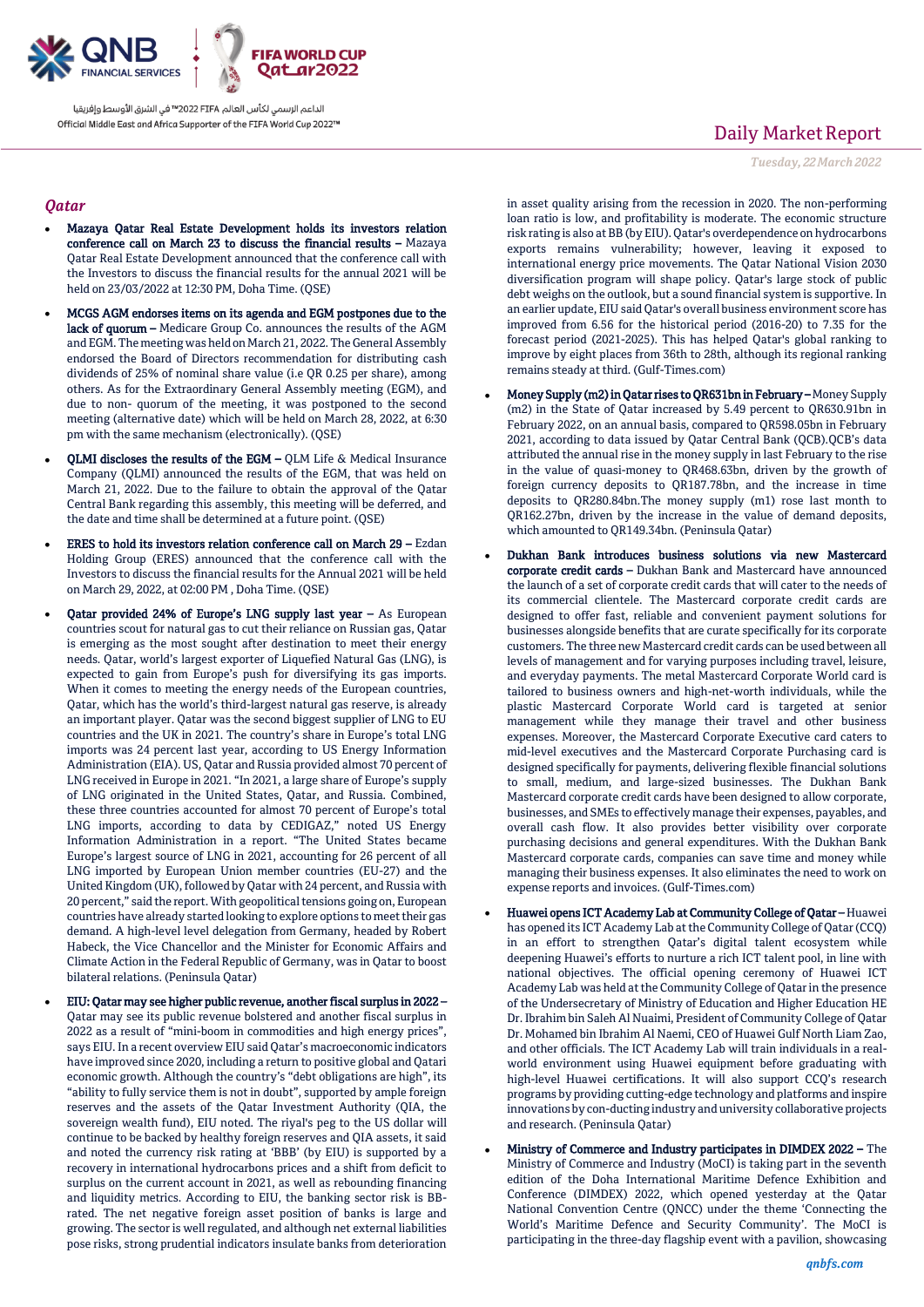

various incentives within the Qatari business environment, as well as key initiatives and legislations passed by the State to stimulate local and foreign investment, including the law regulating public-private partnerships and the law regulating the investment of non-Qatari capital in economic activity. As part of its display, the Ministry is also offering a preview of the Qatar Manufacturing Strategy (2018-2022), its goals for 2030, and various growth projections for the manufacturing sector. The display highlights the Ministry's role in the development of local industrial zones and the regulation of industrial land allocation to investors with industrial licenses. (Peninsula Qatar)

- Latest equipment in military technology on display at DIMDEX The Commander of the Qatari Amiri Naval Forces, Major General (Navy) HE Abdullah Hassan Al Sulaiti disclosed that security officials must understand the challenges around maritime security. He was speaking at the 7th Doha Inter-national Maritime and Defence Exhibition Conference (DIMDEX) at the Qatar National Convention Centre (QNCC), yesterday. Al Sulaiti stressed that modern-day maritime security challenges are environmental pollution, organized crime, military conflicts, obstruction of navigation routes, and advanced technologies. He, however, emphasized the need for stakeholders to utilize modern technologies to "establish security, consolidate stability and prevent them from falling into irresponsible hands." "This major event is gaining increasing importance among specialists in the security and defense industry in light of the growing need to meet, discuss and work together in this vital and ever-evolving field," he said. DIMDEX, which will conclude tomorrow, allows exhibitors to showcase their latest, state-of-the-art technologies and products to industry personnel to initiate significant deals and partnerships. (Peninsula Qatar)
- Build Your House Exhibition to open on March 28 Under the patronage of the Prime Minister and Minister of Interior HE Sheikh Khalid bin Khalifa bin Abdul Aziz Al Thani, the latest edition of Build Your House (BYH) Exhibition will open on March 28.The three-day exhibition will be inaugurated by the Minister of Commerce and Industry HE Sheikh Mohammed bin Hamad bin Qassim Al Abdullah Al Thani at the Qatar National Convention Centre, with the participation of companies specialized in engineering, construction, and real estate consultancy, building materials and smart solutions. Speaking about BYH 2022, Co-Founder and General Manager of NeXTfairs or Exhibitions and Conferences Rawad Sleem, said the exhibition enables Qatar's society to improve its standards of living, while stimulating economic growth. He added: "This year's BYH Exhibition continues to fuel the growth of the real estate sector and strives to exceed the QR400mn worth of deals signed during the previous two editions of the exhibition". (Peninsula Qatar)
- Amir, Governor-General of Canada review relations Amir HH Sheikh Tamim bin Hamad Al Thani met yesterday at Sheikh Abdullah bin Jassim Majlis at the Amiri Diwan with Governor-General of Canada HE Mary Simon and the accompanying delegation on the occasion of her visit to the country. At the outset of the meeting, HE the Governor General of Canada expressed her thanks and appreciation to HH the Amir for the effective contribution of the State of Qatar in the operations of evacuating Canadian civilians from Afghanistan, as well as during the pandemic of the Corona-virus (COVID-19). The Governor-General of Canada also hailed the State of Qatar's roles and endeavors in the humanitarian and international fields. During the meeting, they reviewed bilateral relations between the two friendly countries and ways of enhancing them in various fields, in addition to the most prominent regional and international developments of common interest. (Peninsula Qatar)
- Qatar's biggest volunteer program kicks off The biggest volunteer program in Qatar's history kicked off yesterday calling applications for FIFA World Cup Qatar 2022 volunteers. With the official launch of the program, Qatar invites potential applicants from across the world to register to become a volunteer during the FIFA World Cup Qatar 2022. More than 20,000 volunteers will join the FIFA World Cup 2022 during the tournament. A special event was held at the Katara Amphitheatre in the presence of Minister of Sports and Youth HE Salah bin Ghanem Al Ali, Vice Chairperson and CEO of Qatar Foundation (QF) HE Sheikha Hind bint Hamad Al Thani, Secretary-General of the Supreme Committee for Delivery & Legacy H E Hassan Al Thawadi, FIFA President Gianni

## Daily Market Report

*Tuesday, 22March2022*

Infantino and several others. The ceremony also brought together hundreds of volunteering enthusiasts and streamed live encouraging people from all over the world to apply as volunteers. "This evening is one of the most important milestones in our country's World Cup journey. I want to reach out to our friends and football fans in our country, across the region, across the world and I want to invite you all to be an integral part of our tournament," said Al Thawadi. (Peninsula Qatar)

### *International*

- Powell: Fed will raise rates more aggressively if needed Federal Reserve Chair Jerome Powell on Monday delivered his most muscular message to date on his battle with too-high inflation, saying the central bank must move "expeditiously" to raise rates and possibly "more aggressively" to keep an upward price spiral from getting entrenched. In remarks that sent financial markets scrambling to recalibrate for a higher probability of the Fed lifting interest rates by a half-percentage point at one or more of its remaining meetings this year, Powell signaled an urgency to the central bank's inflation challenge that was less visible than just a week ago, when the Fed delivered its first-rate hike in three years. "The labor market is very strong, and inflation is much too high," Powell told a National Association for Business Economics conference. "There is an obvious need to move expeditiously to return the stance of monetary policy to a more neutral level, and then to move to more restrictive levels if that is what is required to restore price stability." In particular, he added, "if we conclude that it is appropriate to move more aggressively by raising the federal funds rate by more than 25 basis points at a meeting or meetings, we will do so." (Reuters)
- Goldman Sachs sees five rate hikes in 2023 Goldman Sachs expects the Federal Reserve to raise interest rates five times in 2023 and forecasts that the US central bank is keen to raise its funds rate above the current neutral estimate. The Fed hiked rates for the first time since 2018 last week and laid out an aggressive plan to push borrowing costs to restrictive levels next year, in a pivot from battling COVID-19 to countering the economic risks from excessive inflation and the war in Ukraine. The Federal Open Market Committee (FOMC) raised the target federal funds rate by a quarter-percentage-point. GS economist Jan Hatzius expects the FOMC to hike at every meeting through Q1 of 2023 and slow to a quarterly pace in Q2 of 2023, on a stronger growth outlook and signals that Fed officials are keen to raise the funds rate above their neutral estimate. Hatzius also maintained his forecast of seven 25 bps rate hikes in 2022, according to a note dated Sunday. "We continue to see the meaningful risk of a 50-bps hike at some point that would lead the policy rate to reach our terminal forecast (of 3%-3.25%) sooner," Hatzius said. GS economists also expect real household income to grow by 0.5% on a Q4/Q4 basis in 2022. "The largest headwinds to real spending growth in 2022 are the pullback in government transfer payments and high inflation that will weigh heavily on real income growth," the brokerage said. (Reuters)
- Rightmove: REFILE-asking prices for UK houses see biggest March rise since 2004 – Asking prices for British houses have recorded their sharpest monthly jump for the time of year since March 2004, despite a growing squeeze on households' disposable income from higher energy bills and rising interest rates. Property website Rightmove - which says it covers 95% of homes put up for sale in the United Kingdom - reported that the number of prospective buyers was twice the number of homes for sale, also a record for the time of year. But the company added that it was too soon to know how prices would be affected by Russia's invasion of Ukraine, which the Bank of England warned on Thursday would intensify short-term inflation pressures at a time when living standards already faced their biggest squeeze in 30 years. "We forecast a less frothy market in the second half of the year, as economic headwinds lead to a more evenly balanced market, though demand will still outstrip supply," it said. Asking prices recorded between Feb. 13 and March 12 were 10.4% higher than a year before, and 1.7% higher than the previous month. This represented the biggest annual rise since June 2014 and the largest monthly increase for March since 2004. Asking prices in London, the weakest market since the start of the pandemic, were 6.3% higher than a year ago. (Reuters)
- *qnbfs.com* ECB should keep 2022 rate hike on agenda if inflation warrants it – The European Central Bank should continue to normalize policy and raise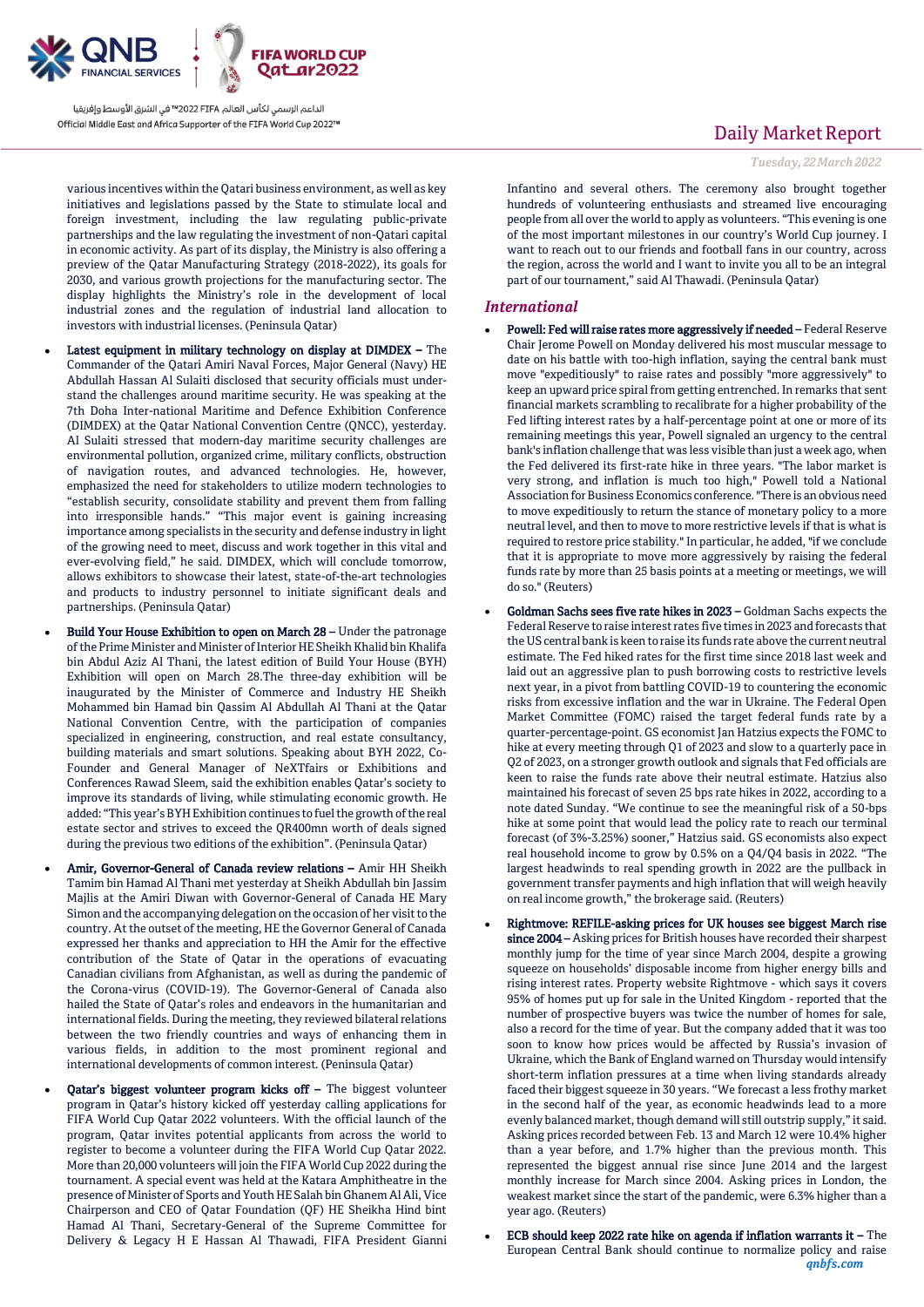

interest rates, possibly as soon as this year, if the inflation outlook warrants it, Bundesbank President Joachim Nagel said on Monday. With Russia's war in Ukraine clouding the outlook, the ECB took only a small step in unwinding stimulus earlier this month and some policymakers are calling for an abundance of caution with future moves, even as inflation is running at a record high 5.9%, almost three times the ECB's target. Nagel, however, took a more conservative view, warning that high inflation was at risk of getting entrenched and if the ECB woke up too late, policy tightening would have to be so abrupt, it could choke off growth. "It is clear to me that if the inflation outlook requires it, we must continue to normalize monetary policy and also start raising our key interest rates," Nagel said in a speech. "If net asset purchases end in the third quarter as currently planned, this opens up the possibility of raising the key interest rates this year, if necessary," he added. The ECB earlier this month said that it will not be in a hurry to raise rates and it could even pause after winding down the bond buys. But conservatives, including Dutch central bank chief Klaas Knot, have argued that a rate hike, the first such move in over a decade, needs to remain on the table as inflation is not as temporary as the ECB once expected. Indeed, Nagel argued that the longer the current bout of high inflation lasts, the more likely it is to raise inflation expectations, entrenching high price growth. The risk has also increased as unemployment continues to fall and the bloc is now enjoying its tightest labor market, with growing labor shortages troubling firms, making the return of super-low inflation unlikely. "Inflation rates in the foreseeable future will not be as low as before the pandemic," Nagel said. "The risk of acting too late has increased," Nagel added. "We should not delay the exit from the very loose monetary policy... otherwise interest rates might have to rise faster or higher later on." (Reuters)

- German producer prices jump by record 25.9% German producer prices maintained their record-breaking rise in February, increasing 25.9% year on year mainly because of energy prices, Federal Statistics Office data showed on Monday. The jump in factory gate costs, considered a leading indicator for consumer prices, was the biggest since 1949, the statistics office said. The February figures continued a stretch of record increases since the office began compiling numbers, topping December and January's figures of 24.2% and 25% respectively. The average expectation among analysts polled by Reuters was for an annual increase of 26.2%. February's producer prices did not take into account the effects of Russia's attack on Ukraine. Producer prices also registered a jump of 1.4% from the previous month. Energy prices were up 68% from February 2021, the statistics office said. Stripping out energy prices, producer prices rose 12.4% year on year. (Reuters)
- China to give 1tn yuan tax rebates to small firms China will give nearly 1tn Yuan (\$157bn) in tax rebates to domestic small firms to shore up economic stability, state media CCTV quoted a cabinet meeting as saying on Monday. China will also take targeted measures to boost market confidence and keep capital market development stable and healthy, according to the State Council meeting chaired by Premier Li Keqiang. The meeting also said the government will properly handle problems from capital market operations and will create a stable, transparent, and predictable market climate. China attaches great importance to the impacts brought by the changing global capital market to the Chinese capital market, the cabinet said, adding it will roll out policies to stabilize the economy and stimulate market vitality as much as possible. (Reuters)
- BOJ's Kuroda renews powerful easing pledge in wake of hawkish Fed signal – The Bank of Japan must maintain ultra-loose monetary policy as recent cost-push inflation could hurt the economy, Governor Haruhiko Kuroda said on Tuesday, highlighting the widening gap with the U.S. Federal Reserve's aggressive tightening plan. Kuroda said consumer inflation is expected to accelerate as some firms pass on rising energy and food costs to households. "Instead of leading to higher wages and corporate profits, such cost-push inflation will weigh on the economy in the long run by hurting corporate profits and households' real income," Kuroda told parliament. While nominal wages may increase "quite significantly," the rise in consumer inflation may sap households' purchasing power by pushing down price-adjusted real wages, he added. "Given recent price developments, we need to patiently maintain our powerful monetary easing," Kuroda said. Kuroda's remarks came in the wake of those by Fed Chair Jerome Powell, who pledged on Monday to

## Daily Market Report

```
Tuesday, 22March2022
```
move "expeditiously" to raise rates to keep an upward price spiral from getting entrenched. (Reuters)

## *Regional*

- Germany steps up GCC partnership after Ukraine invasion German Economy Minister Robert Habeck is on a tour of the GCC trying to build partnerships with the GCC states for energy supplies and project development. He was in Qatar to negotiate a long-term energy partnership, government officials from both sides said Sunday, as Europe's biggest economy seeks to become less dependent on Russian energy sources. Germany said a partnership had been clinched, but Qatar stopped short of saying a deal had been finalized. Russia is the largest supplier of gas to Germany, and German Economy Minister Robert Habeck has launched several initiatives to lessen his country's energy dependence on Russia since it invaded its neighbor Ukraine. Qatar's Emir Sheikh Tamim bin Hamad al-Thani received Habeck on Sunday and the two discussed ways to enhance bilateral relations, particularly in the energy sector, the Emiri court said in a statement on Sunday. (Bloomberg)
- Saudi Arabia, Kuwait Agree to Develop Al-Durra Gas Field Saudi Arabia and Kuwait signed an agreement to develop the joint Al-Durra offshore gas field, Kuwait Petroleum Corp. said in a statement. The expected daily production is 1bcf of gas and 84k bbl of condensates. The output to be shared equally between the two countries to meet growing local demand. Al Khafji Joint Operations, a Kuwait-Saudi JV, will select an adviser for engineering work. (Bloomberg)
- Saudi Aramco CEO says majority of capex will be upstream The majority of Saudi Aramco's capital spending will be focused on the upstream sector for oil and gas, CEO Amin Nasser said on Monday in a post earnings' webcast. Aramco announced on Sunday it would boost its capital expenditure (capex) to \$40-50bn this year, with further growth expected until around the middle of the decade. Capex was \$31.9bn last year, up 18% from 2020 - indicating an increase of about 50% for this year at the middle of the guidance range. (Reuters)
- Cisco Saudi Arabia intends to acquire a new deal Saudi Industrial Services Company "Sisco" intends to acquire 31.7% of "Green Dome Investments", an Emirati investment fund, according to a statement from the Saudi company to Tadawul. The company's board of directors approved the takeover today but is still awaiting shareholder approval. The Saudi Industrial Services Company (SISCO) was established in 1988 and was listed on the Saudi Stock Exchange "Tadawul" in 2003 when it was established. Cisco is making operational investments in 3 main sectors, including ports and container terminals, the development of logistics and industrial services, free zones and re-exports, and desalination plants and their distribution, according to its website. (Bloomberg)
- IHG to add 10,000 rooms to Saudi portfolio in 2-3 years IHG Hotels & Resorts, one of the world's leading hotel companies, is adding over 10,000 rooms to its Saudi portfolio in next 2-3 years, significantly boosting tourism infrastructure to cater to diverse audiences. With more highprofile signings expected in the coming months, this number is set to increase significantly, an IHG statement said. (Zawya)
- German firms sign deals in UAE as Berlin seeks alternative energy supplies - German companies have signed agreements with firms in the UAE to build up a hydrogen supply chain, Germany's economy ministry said on Monday, as Berlin looks to cut carbon emissions and reduce its reliance on Russian energy. The deals were signed during a visit by German Economy Minister Robert Habeck to Gulf states to discuss longterm energy supplies. Berlin is investing in cleaner energy and aiming to cut its reliance on Russian energy as part of Western efforts to put pressure on Moscow over its invasion of Ukraine. Germany's Hydrogenous and utility Uniper (UN01.DE), along with Abu Dhabi National Oil Company (ADNOC) (ADNOC.UL) and JERA Americas, will undertake a joint demonstration project for hydrogen transport, the ministry said in a statement. The agreement aims to build a supply chain of hydrogen produced by renewable energy from the UAE to Wilhelmshaven in Germany, based on Hydrogenous' Liquid Organic Hydrogen Carriers (LOHC) technology. (Reuters)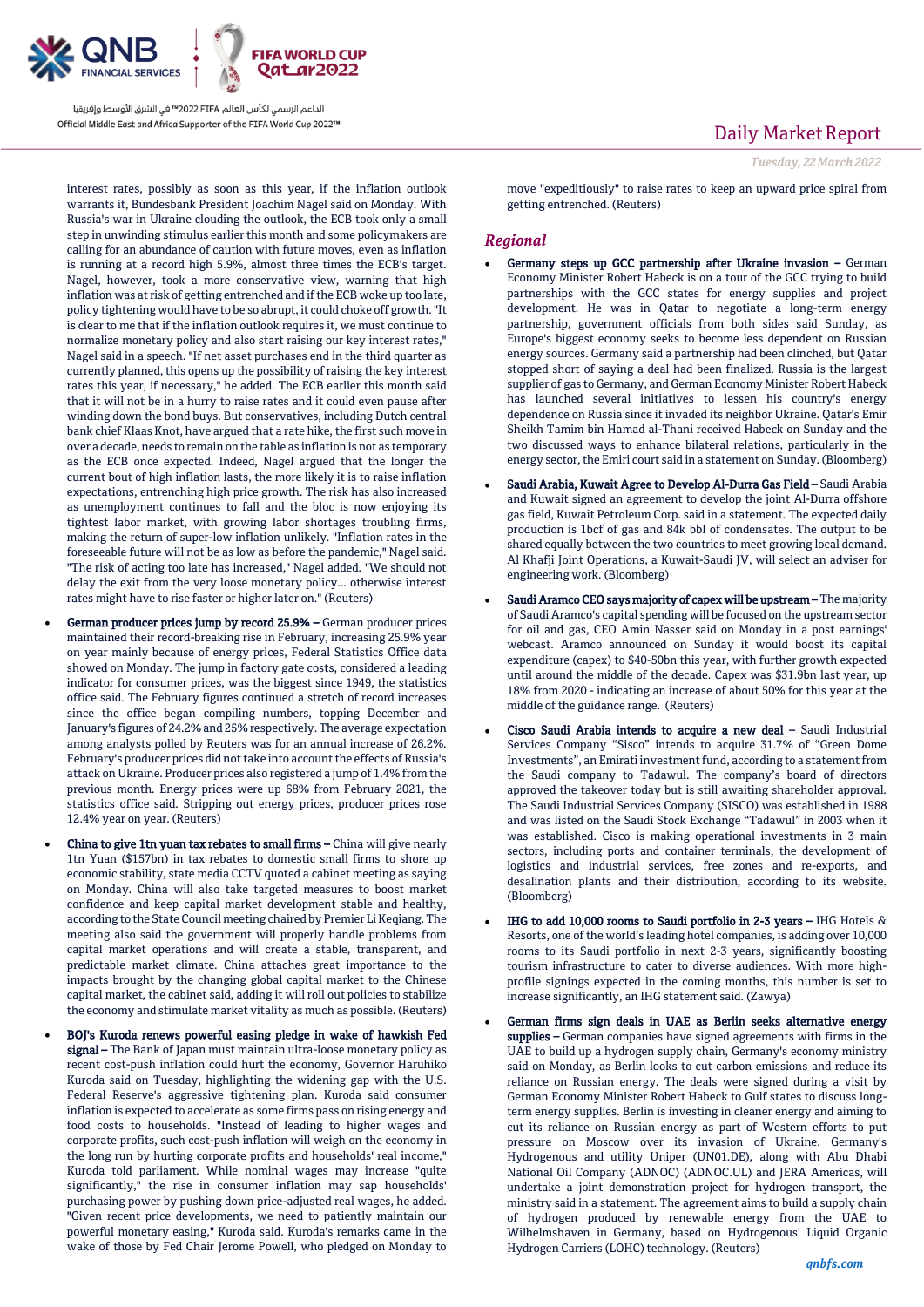

- Abu Dhabi fund finances water projects worth \$545mn Water projects prominently figure in developmental initiatives of Abu Dhabi Fund for Development (ADFD). Estimated at AED2bn, these initiatives collectively benefited 18 countries while also powering other sectors such as agriculture, industry and energy. The emphasis on water reflects ADFD's commitment to the world to support efforts to achieve the UN's Sustainable Development Goals, especially SDG6 that seeks to ensure clean water and sanitation for all. In a report published on World Water Day, which falls on March 22 each year, ADFD stated that the dams and water networks built with its financing in various countries have enabled their populations to obtain clean drinking water. ADFD has also helped reclaim vast arable land, improve crop quality and ensure food security in partner countries. The theme of World Water Day this year is groundwater, which draws attention to the fact that more than 2bn people in the world do not have safely managed drinking water services, and that solid measures need to be taken to address the global water crisis. Approximately 40% of the total amount of water used for irrigation is derived from groundwater aquifers. (Zawya)
- Shariah Ruler issues decree establishing Department of Agriculture, Livestock and Fisheries – HH Dr. Sheikh Sultan bin Muhammad Al Qasimi, Supreme Council Member and Ruler of Sharjah, issued an Emiri Decree establishing the Department of Agriculture, Livestock and Fisheries (DALF) in the Emirate of Sharjah. As per the articles of Emiri Decree No. 10 of 2022, the Department enjoys the legal personality and full capacity necessary to achieve its objectives and exercise its competencies. (Zawya)
- Abu Dhabi's Mubadala launches \$1.5bn of bonds Abu Dhabi state investor Mubadala on Monday launched \$1.5bn five and 10-year bonds for sale, according to a document seen by Reuters. Mubadala's unit Mamoura is selling \$500mn worth of 5-year bonds at 80 basis points over US Treasuries and \$1bn of 10-year bonds at 120 basis points over US Treasuries, the document showed. Mubadala Investment Co, which manages AED894bn (\$243.42bn) in assets, is Abu Dhabi's second-biggest sovereign investor after Abu Dhabi Investment Authority. (Reuters)
- Fitch Affirms National Bank of Kuwait at 'A+'; Stable Outlook Fitch Ratings has affirmed National Bank of Kuwait S.A.K.P.'s (NBK) Long-Term Issuer Default Ratings (IDR) at 'A+' with a Stable Outlook. Fitch has also affirmed NBK's Viability Rating (VR) at 'a-'. NBK's IDRs reflect potential support from the Kuwaiti authorities, if needed. This considers Kuwait's strong capacity to support the banking system and its record of supporting domestic banks. The Stable Outlook on NBK's Long-Term IDR reflects that on the Kuwaiti sovereign rating. The 'F1' Short-Term IDR is the lower of two options mapping to a 'A+' Long-Term IDR as a significant proportion of NBK's funding is related to the government and a stress scenario for NBK would likely come at a time when the sovereign itself is experiencing some form of stress. The VR reflects NBK's leading domestic franchise, diversified business model, resilient asset quality, diversified earnings, good capitalization and strong funding and liquidity. The VR also considers high loan concentration by sector and obligor, albeit lower than local peers, and exposure to riskier markets than Kuwait (Egypt and Bahrain). The 'a-' VR is assigned above the 'bbb+'-implied VR due to the following adjustment reason: Business Profile. (Bloomberg)
- Fitch: Kuwait's financial, external budgets powerful Fitch, the global credit rating agency said downgrading of Kuwait's long-term rating from AA to AA-is the result of the ongoing impasse in political decision-making process and structural challenges related to the massive dependence on oil, the generous welfare state and a large government sector, reports Al-Rai daily. The agency added there is crystal-clear absence of any serious financial adjustment to the recent oil price shocks, while the prospects for reforms are still weak, despite some positive political developments within the framework of the national dialogue, pointing out in her report that political divisions still exist, despite the national dialogue, likely to hinder Any broader reforms of Kuwait's fiscal stalemate. As for the public debt law, Fitch feels the law will be agreed upon this year, although some uncertainty lingers on and even without a public debt law, sources say, the government will still be able to meet its financing obligations. However, difficulties in passing the law and institutional stalemate have forced the government to rely on temporary measures, considering this

## Daily Market Report

#### *Tuesday, 22March2022*

reliance unusual for Kuwait's rating level. Fitch stated that Kuwait's financial and external balance sheets are still among the strongest sovereign governments rated by the agency, despite the sharp fluctuations in oil prices since 2014. According to its estimates, the position of Kuwait's net sovereign foreign assets is more than 500% of GDP, which is the highest among all sovereigns rated by "Fitch" and 10 times the average of governments with "AA" rating. Fitch said total government debt/GDP is low and expects it to fall to 10% of GDP in the fiscal year ending March 2022 (Fiscal Year 2021). However, the agency expects the budget deficit to widen in the coming years and government debt to rise to 50% of GDP over the medium term. (Zawya)

- Families grapple with spiraling prices in Kuwait Kuwait's consumer inflation continues to remain decade-high with food prices hovering above pre-COVID levels amid a raging war in Ukraine and rising oil prices. As the holy month of Ramadan approaches, inflation has become severe, as most household staples such as vegetables, fruits, meat and fish stubbornly edged higher in the last few weeks. Inflation in the country has been further compounded by Russia's invasion of Ukraine, as the war has thrown global food supply chains out of gear, experts say. According to the latest report by the Kuwait Central Statistical Bureau, the annual inflation rate in Kuwait stood at 4.30% in January 2022, unchanged from December 2021, which is the highest level since October 2011. Kuwait's inflation has soared rapidly and has now become one of the highest among GCC countries, prompting changes in consumer behaviors for many families in Kuwait. Minister of Commerce and Industry Fahd Al-Shuraian recently warned about the serious developments that are taking place globally. "We are facing a global problem, and the situation in the world is now dangerous. We may go through a difficult period if we do not prepare ourselves for such a situation. However, the government is always there and will do its best to bear the differences in prices that occur due to shipping or transportation," he assured. (Bloomberg)
- PDO: Oman to increase oil production rate The Ministry of Energy and Minerals has decided to raise oil production rates to their maximum levels in light of the current rise in oil prices. Dr. Said Bader al Kharusi, Executive Director of the North Oil Directorate at Petroleum Development Oman (which is owned by the majority of the government), said the government aims to benefit from oil and gas prices." He said the Sultanate's production of crude is currently estimated at one million barrels per day, while for PDO it is 680,000 barrels per day. "High oil prices globally are an opportunity for us to increase production," Dr. Aflah Al-Hadrami of Al Shawamikh Oil-filed Services. The official price of Oman oil on the Dubai Mercantile Exchange for delivery in May 2022 was \$110.36), an increase of \$3.71, compared to Friday's price of \$106.65. (Zawya)
- Oman opens new land port at Hatta linking with UAE The Royal Oman Police(ROP) has announced the start of operating the new Hatta land port, which links the Sultanate of Oman and the UAE. The opening of the new land part is part of the security system plan to manage land, air, and seaports to facilitate the smooth movement of travelers from both sides. (Zawya)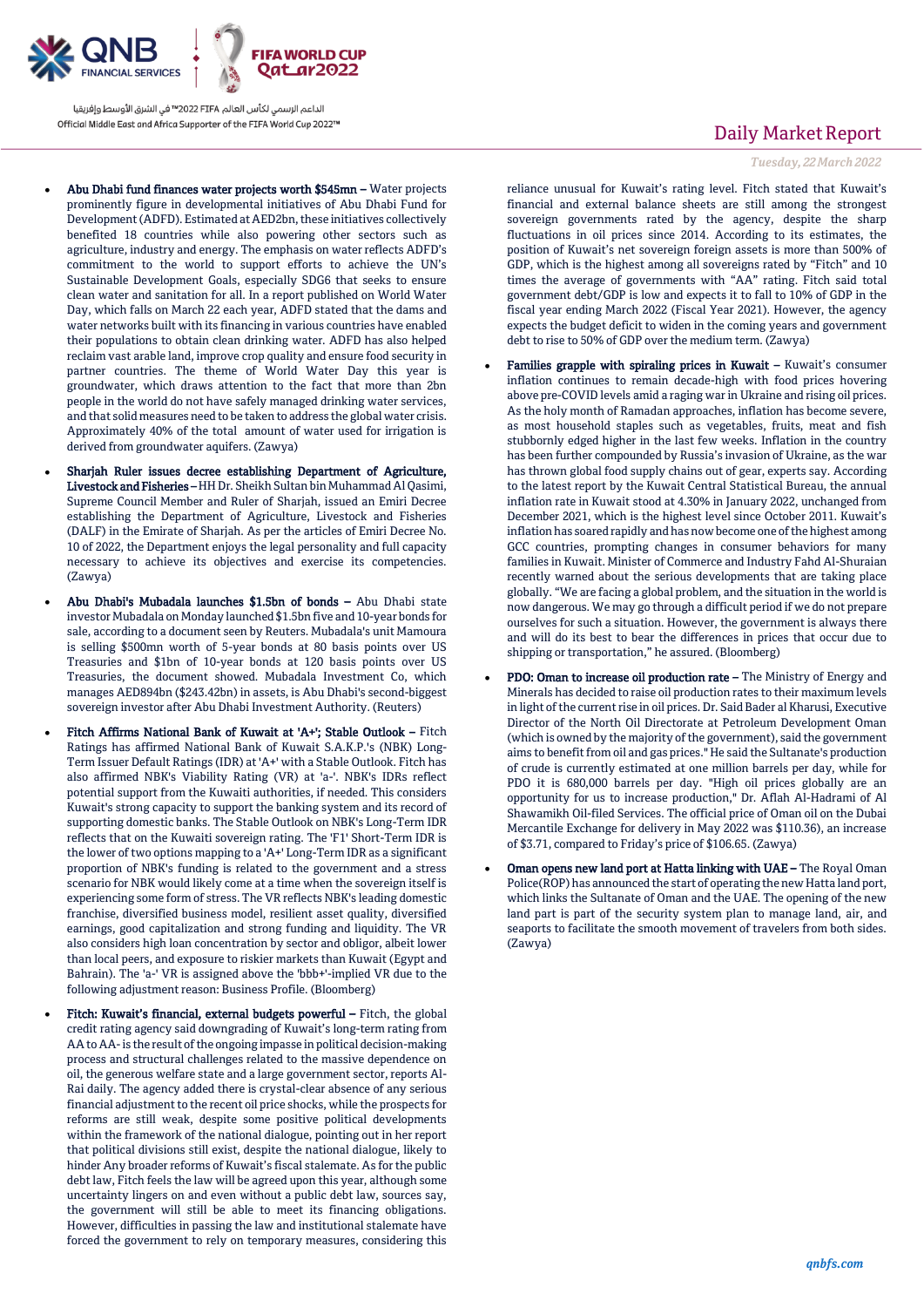

# Daily Market Report

*Tuesday, 22March2022*

## *Rebased Performance*



## *Daily Index Performance*



*Source: Bloomberg*

*Source: Bloomberg*

| <b>Asset/Currency Performance</b>         | Close ( \$) | 1D%   | WTD%  | YTD%  |
|-------------------------------------------|-------------|-------|-------|-------|
| Gold/Ounce                                | 1,935.91    | 0.7   | 0.7   | 5.8   |
| Silver/Ounce                              | 25.21       | 1.0   | 1.0   | 8.1   |
| Crude Oil (Brent)/Barrel (FM Future)      | 115.62      | 7.1   | 7.1   | 48.7  |
| Crude Oil (WTI)/Barrel (FM Future)        | 112.12      | 7.1   | 7.1   | 49.1  |
| Natural Gas (Henry Hub)/MMBtu             | 4.77        | (2.7) | (2.7) | 30.3  |
| LPG Propane (Arab Gulf)/Ton               | 141.50      | 4.0   | 4.0   | 26.1  |
| LPG Butane (Arab Gulf)/Ton                | 167.25      | 4.7   | 4.7   | 20.1  |
| Euro                                      | 1.10        | (0.3) | (0.3) | (3.1) |
| Yen                                       | 119.47      | 0.3   | 0.3   | 3.8   |
| GBP                                       | 1.32        | (0.1) | (0.1) | (2.7) |
| CHF                                       | 1.07        | (0.2) | (0.2) | (2.3) |
| AUD                                       | 0.74        | (0.2) | (0.2) | 1.9   |
| <b>USD Index</b>                          | 98.50       | 0.3   | 0.3   | 3.0   |
| <b>RUB</b>                                | 118.69      | 0.0   | 0.0   | 58.9  |
| <b>BRL</b><br>$\sim$ $\sim$ $\sim$ $\sim$ | 0.20        | 1.7   | 1.7   | 12.8  |

### *Source: Bloomberg*

| <b>Global Indices Performance</b> | <b>Close</b> | 1D%*  | WTD%* | YTD%*  |
|-----------------------------------|--------------|-------|-------|--------|
| <b>MSCI World Index</b>           | 3,010.08     | (0.0) | (0.0) | (6.9)  |
| DJ Industrial                     | 34,552.99    | (0.6) | (0.6) | (4.9)  |
| S&P 500                           | 4,461.18     | (0.0) | (0.0) | (6.4)  |
| NASDAQ 100                        | 13,838.46    | (0.4) | (0.4) | (11.5) |
| STOXX 600                         | 454.79       | (0.2) | (0.2) | (9.7)  |
| <b>DAX</b>                        | 14,326.97    | (0.8) | (0.8) | (12.1) |
| <b>FTSE 100</b>                   | 7,442.39     | 0.4   | 0.4   | (1.9)  |
| <b>CAC 40</b>                     | 6,582.33     | (0.8) | (0.8) | (10.8) |
| Nikkei#                           | 26,827.43    | 0.0   | 0.0   | (9.9)  |
| <b>MSCI EM</b>                    | 1,115.26     | (0.7) | (0.7) | (9.5)  |
| <b>SHANGHAI SE Composite</b>      | 3,253.69     | 0.2   | 0.2   | (10.6) |
| <b>HANG SENG</b>                  | 21,221.34    | (0.9) | (0.9) | (9.6)  |
| <b>BSE SENSEX</b>                 | 57,292.49    | (1.4) | (1.4) | (3.9)  |
| Bovespa                           | 116,154.53   | 1.6   | 1.6   | 24.2   |
| $RTS^*$<br>$-1$                   | 936.94       | 0.0   | 0.0   | (41.3) |

*Source: Bloomberg (\*\$ adjusted returns; #Market was closed on March 21, 2022)*